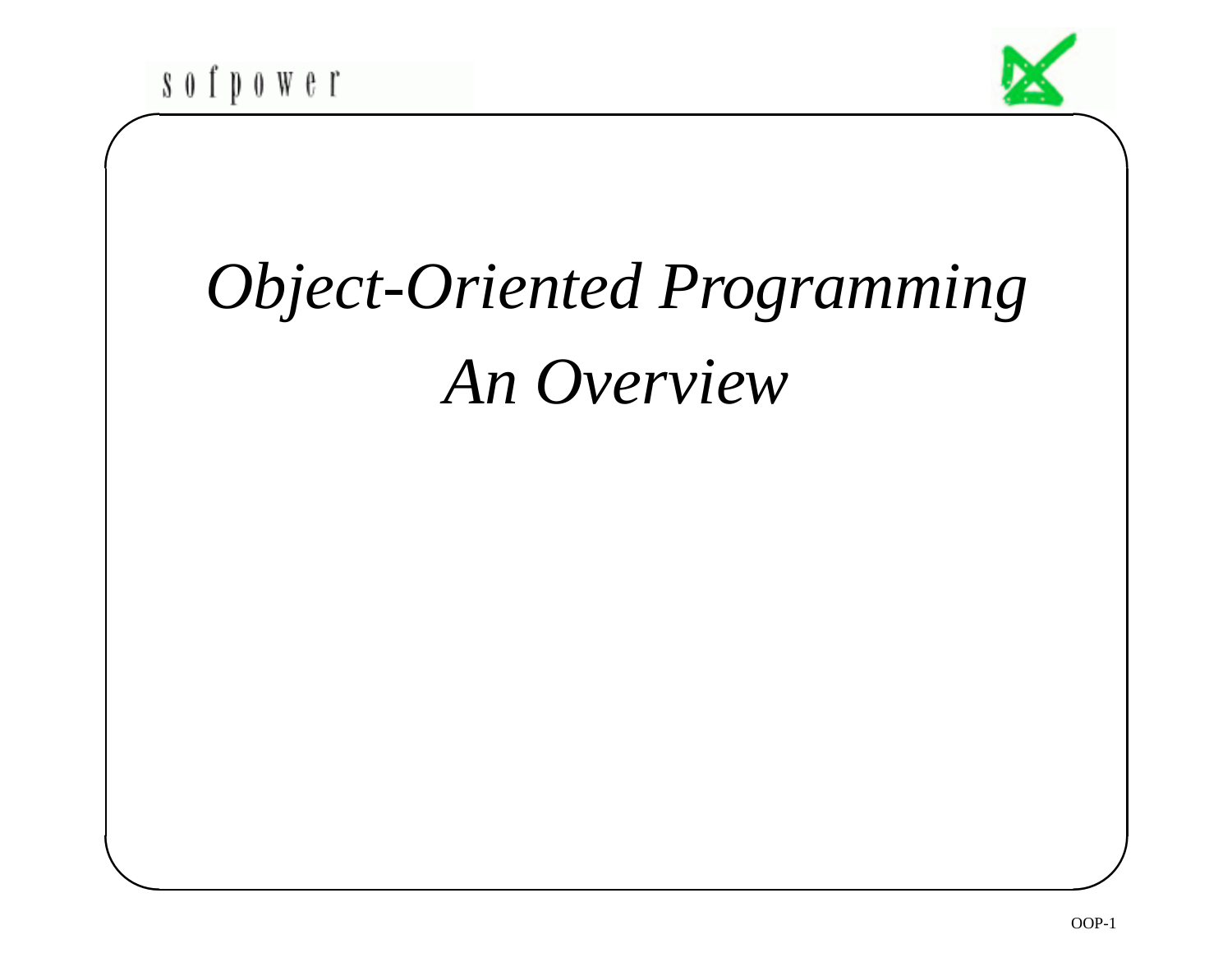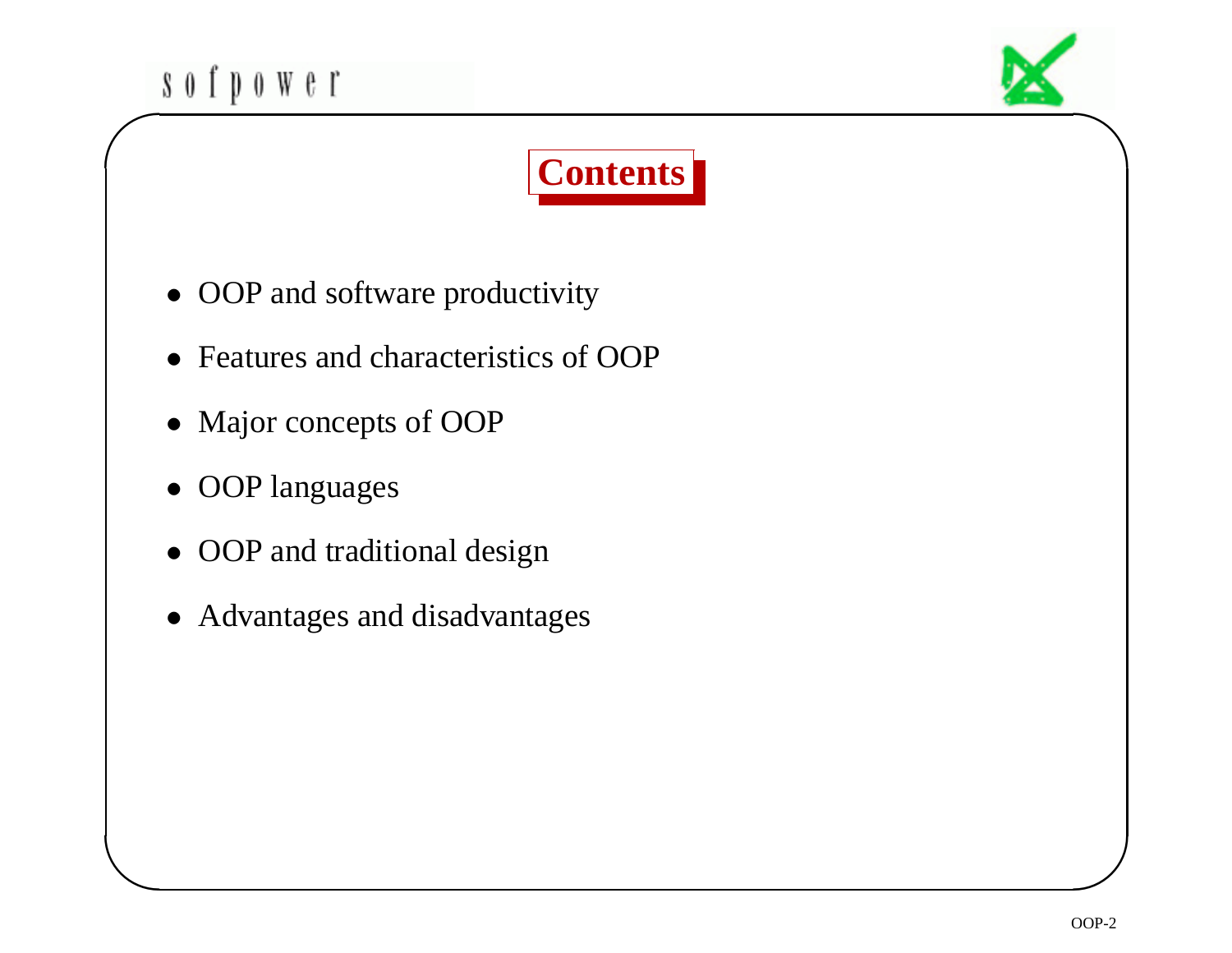

 $\setminus$ 

 $\mathcal{S}$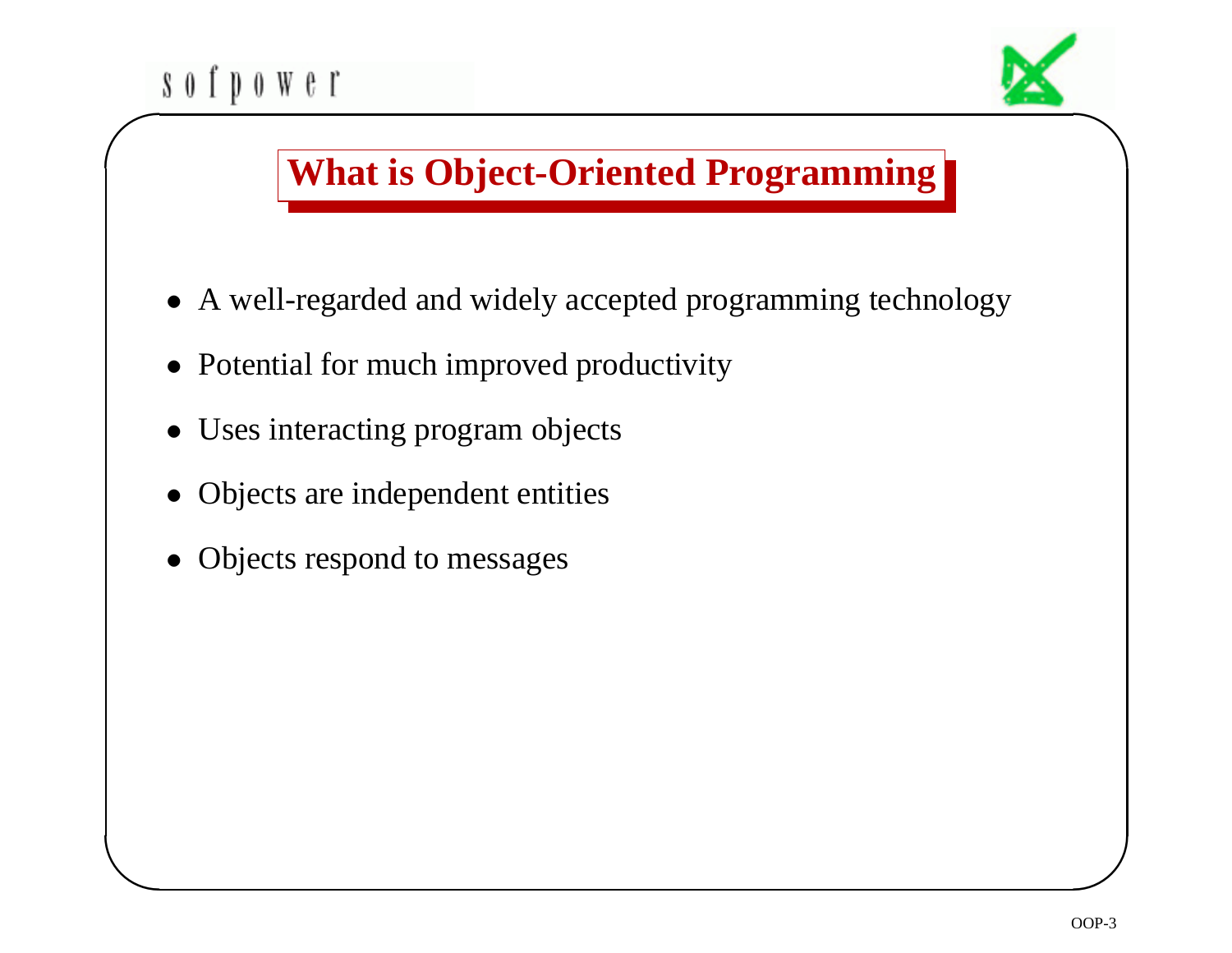

• Maintainability (big savings)

 $\setminus$ 

• Reusability (don't reinvent the wheel)

 $\mathcal{S}$ 

 $\bigwedge$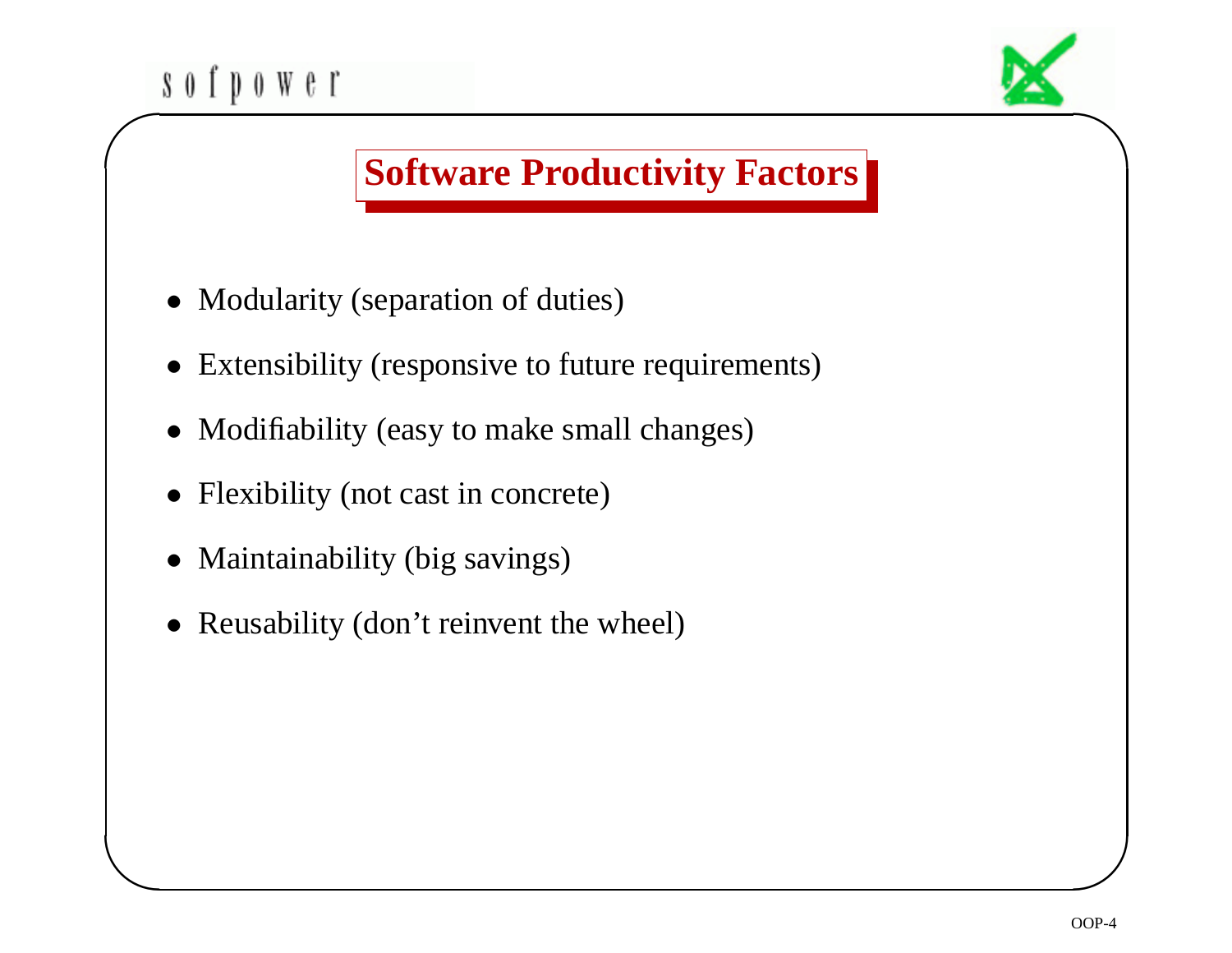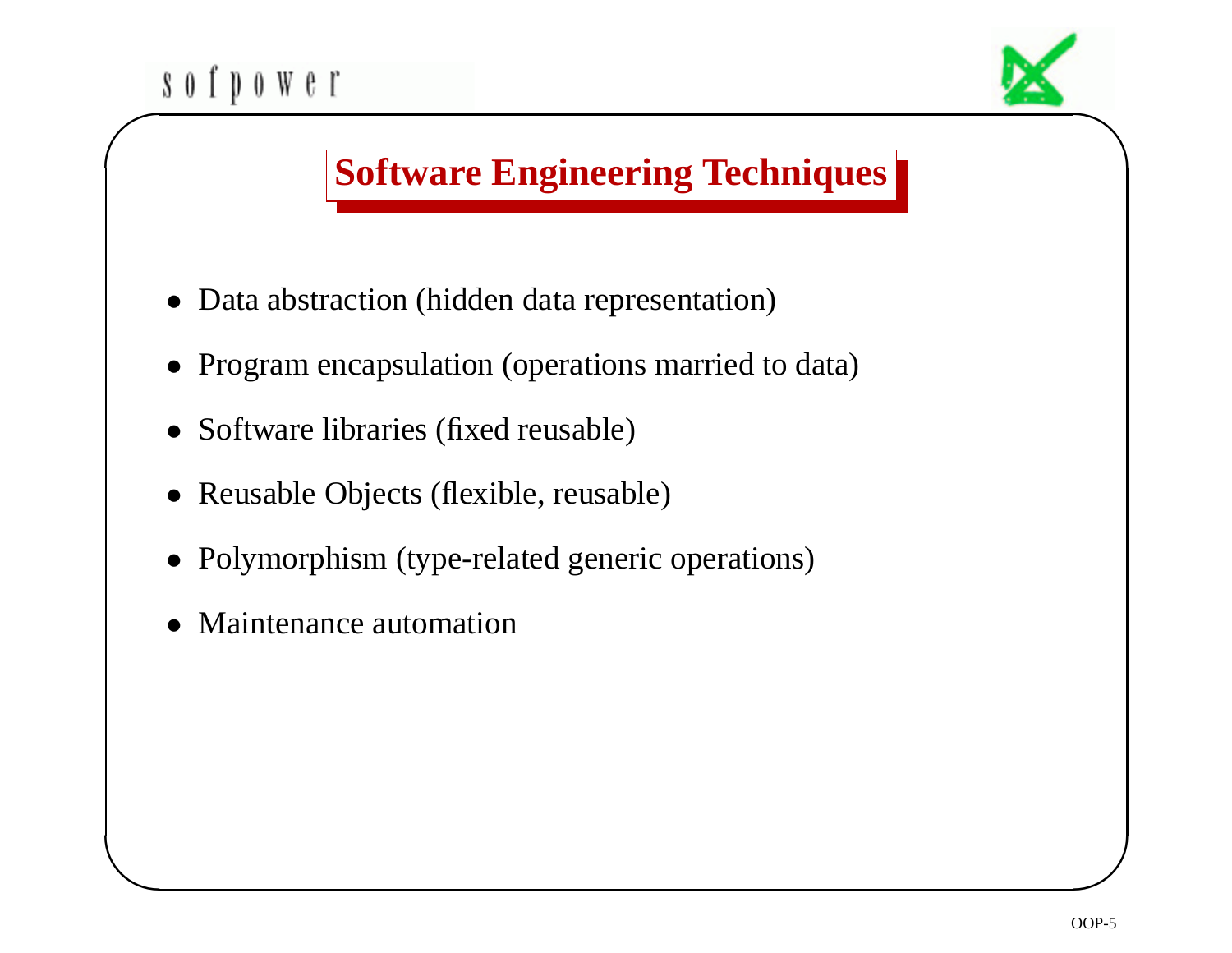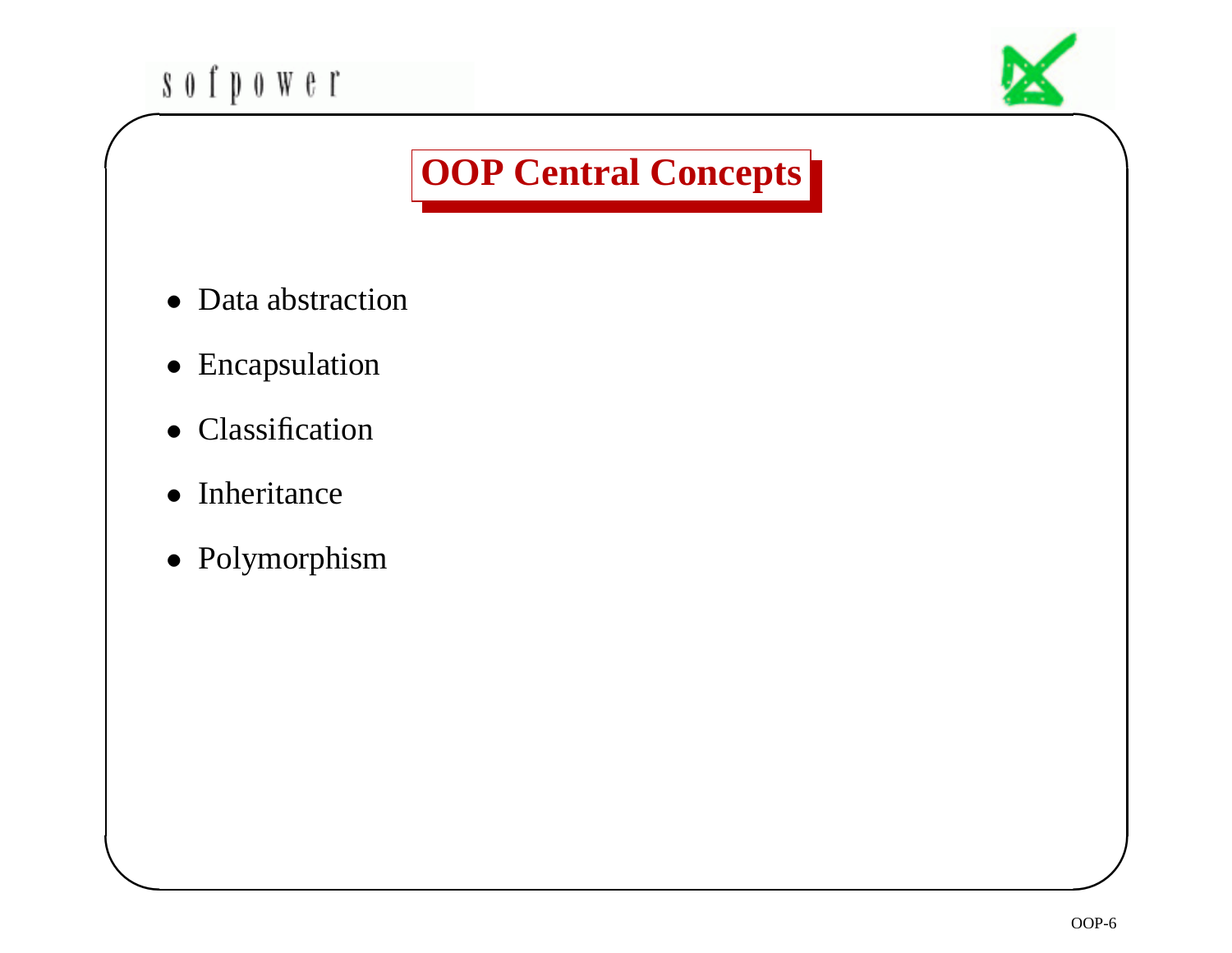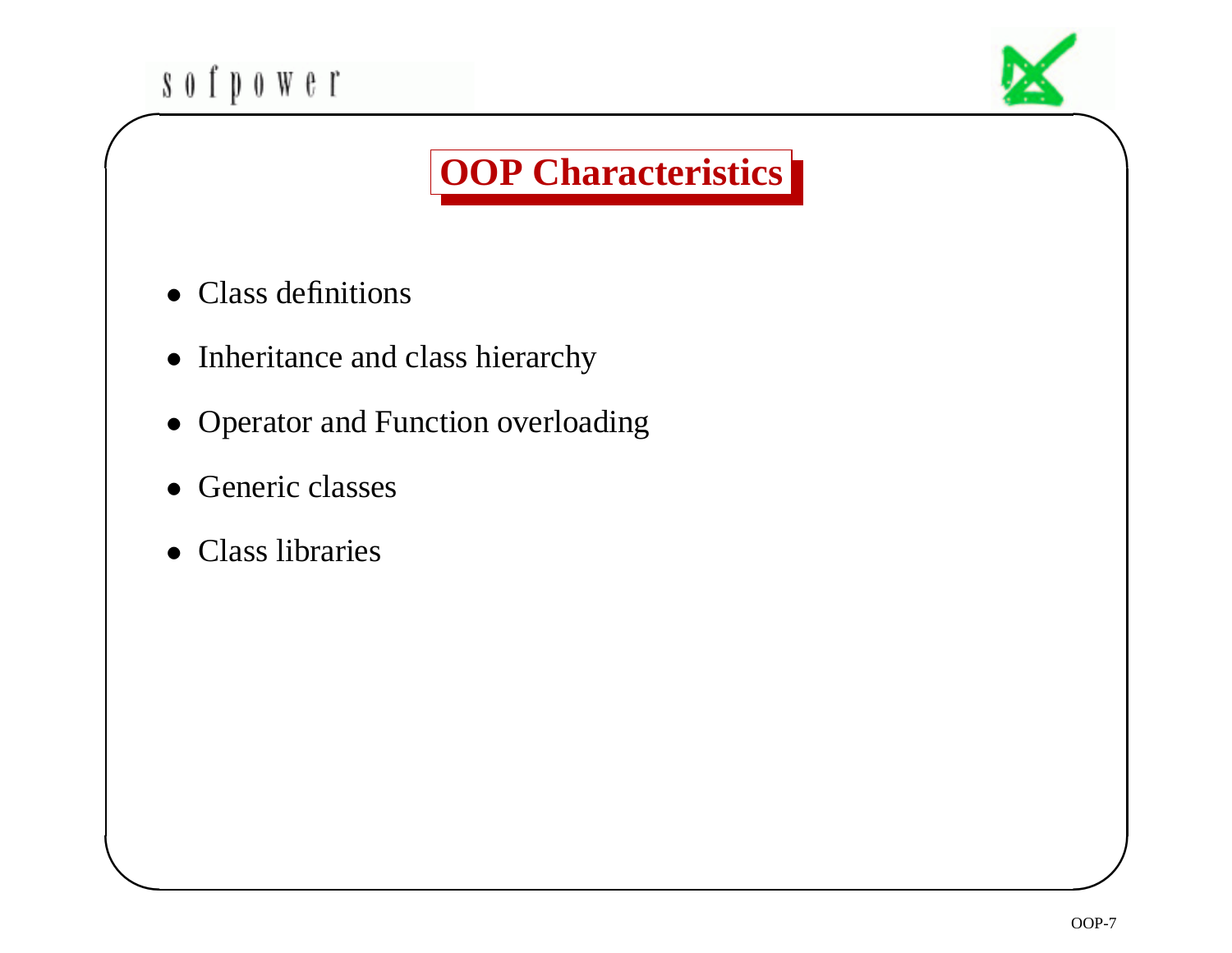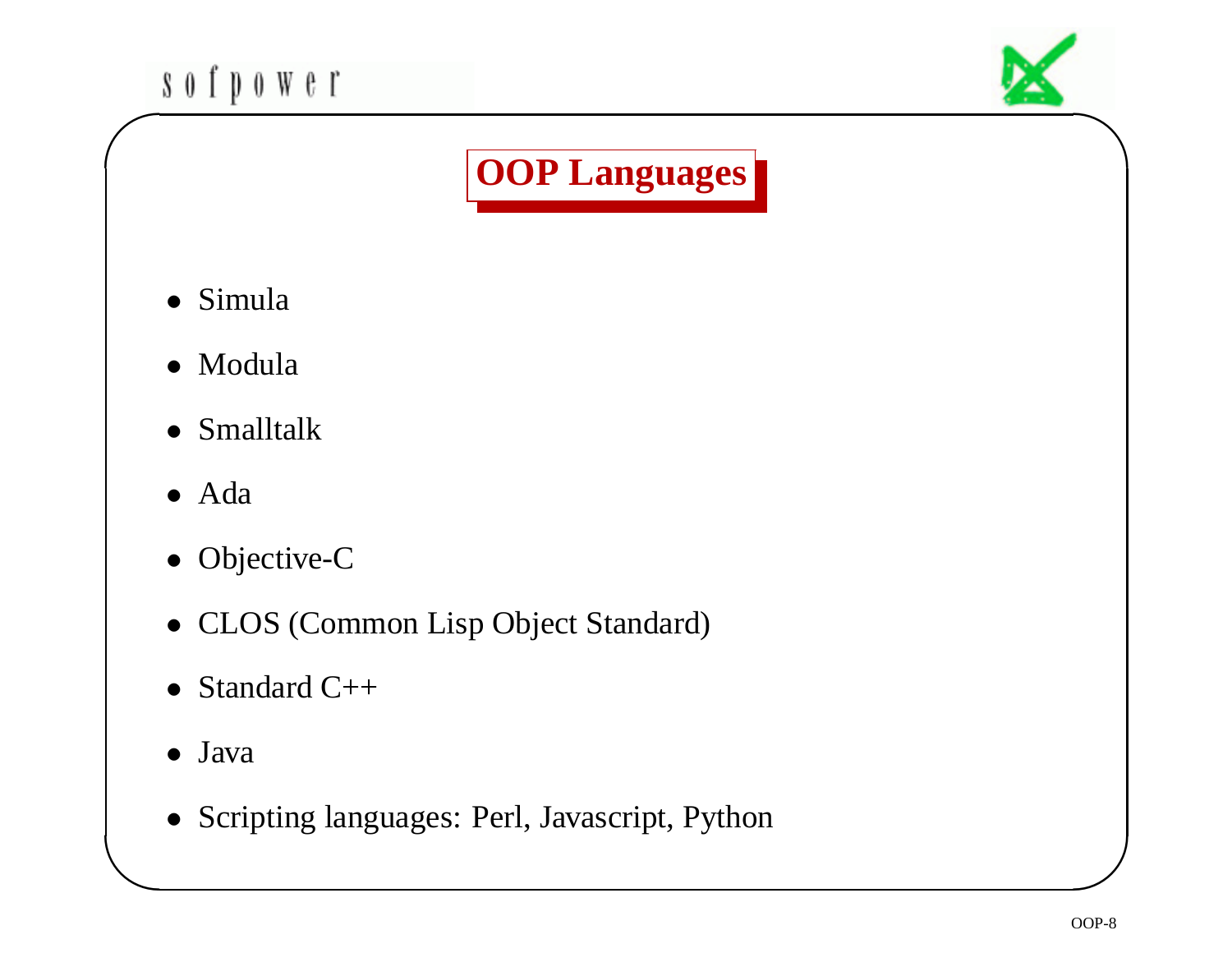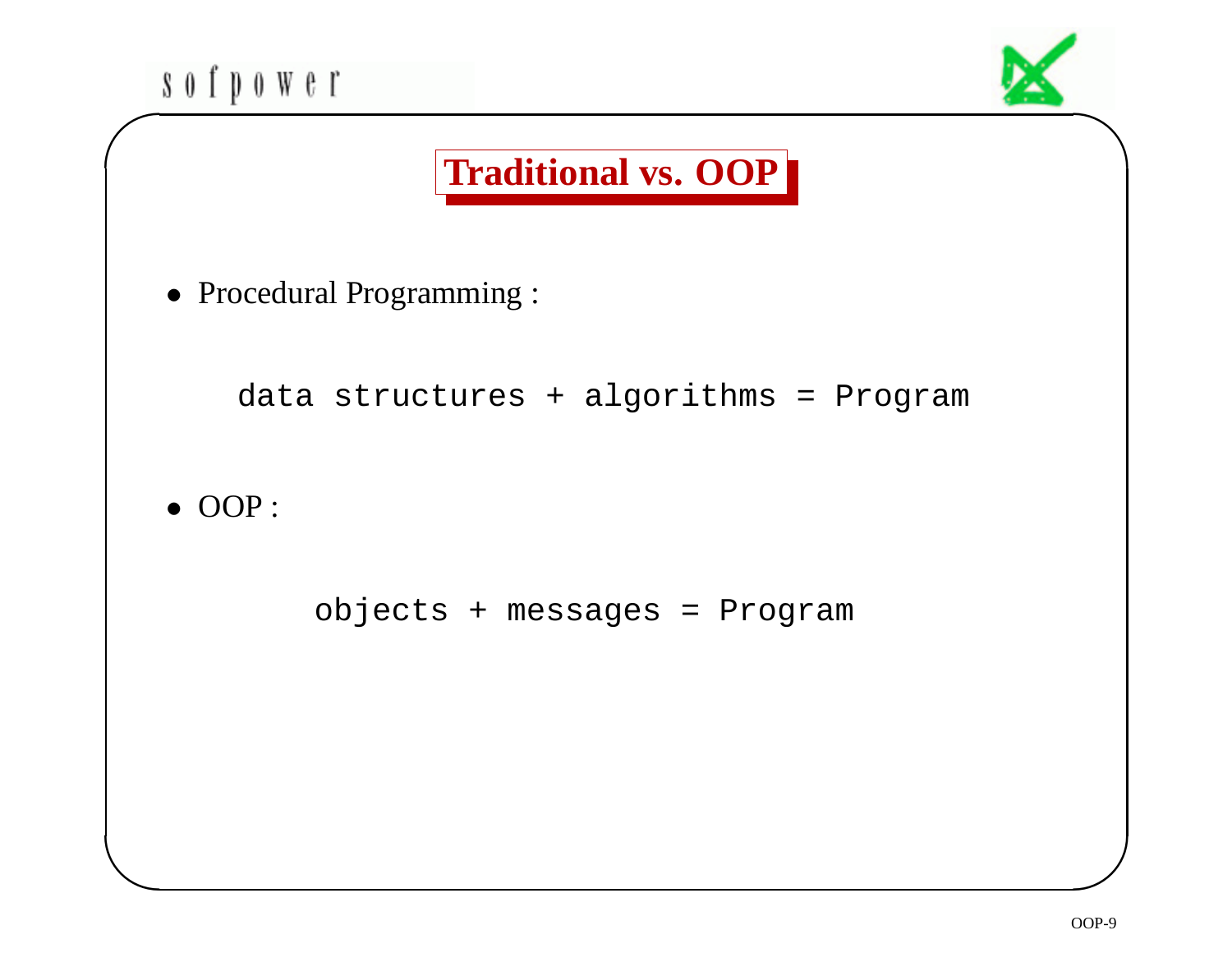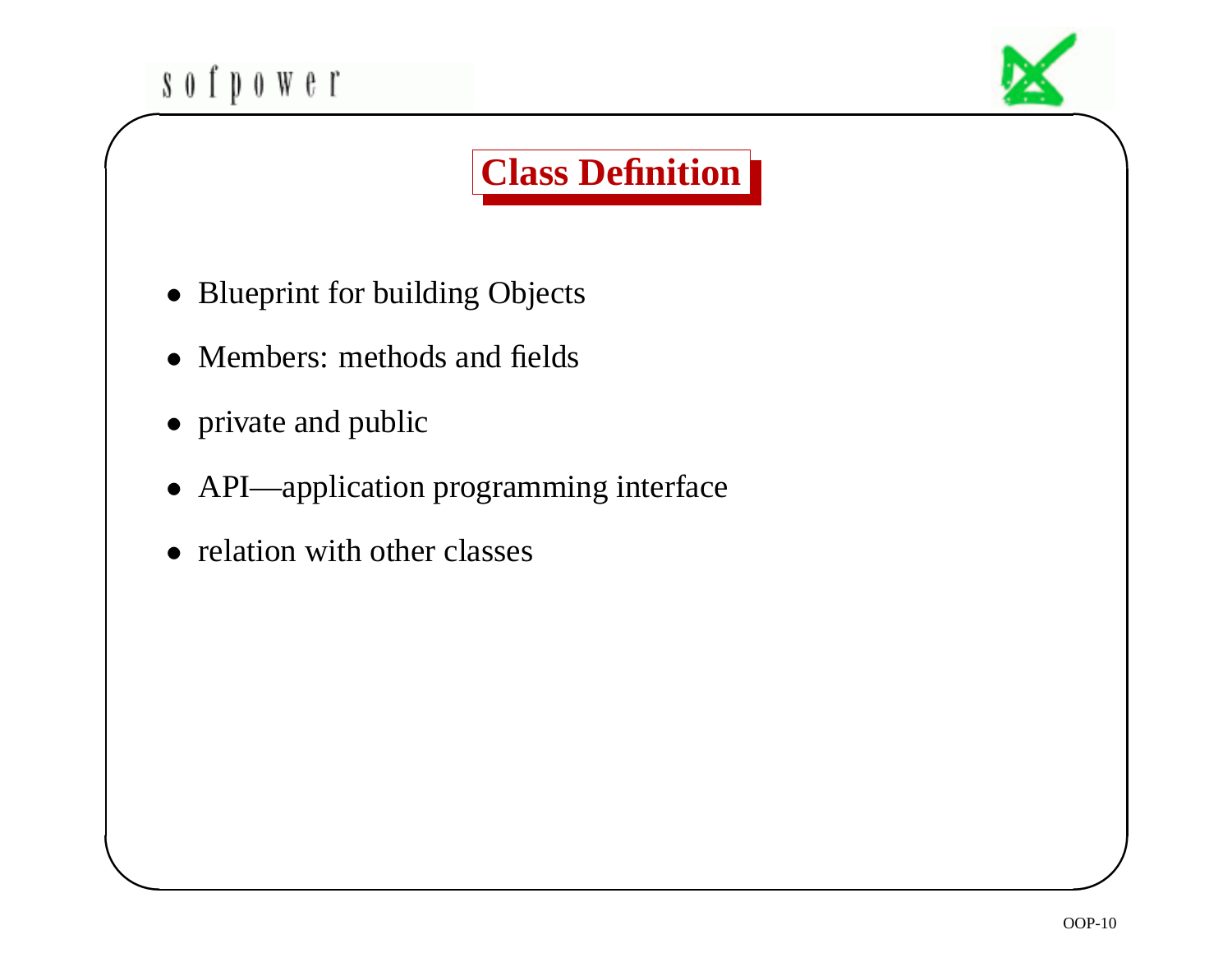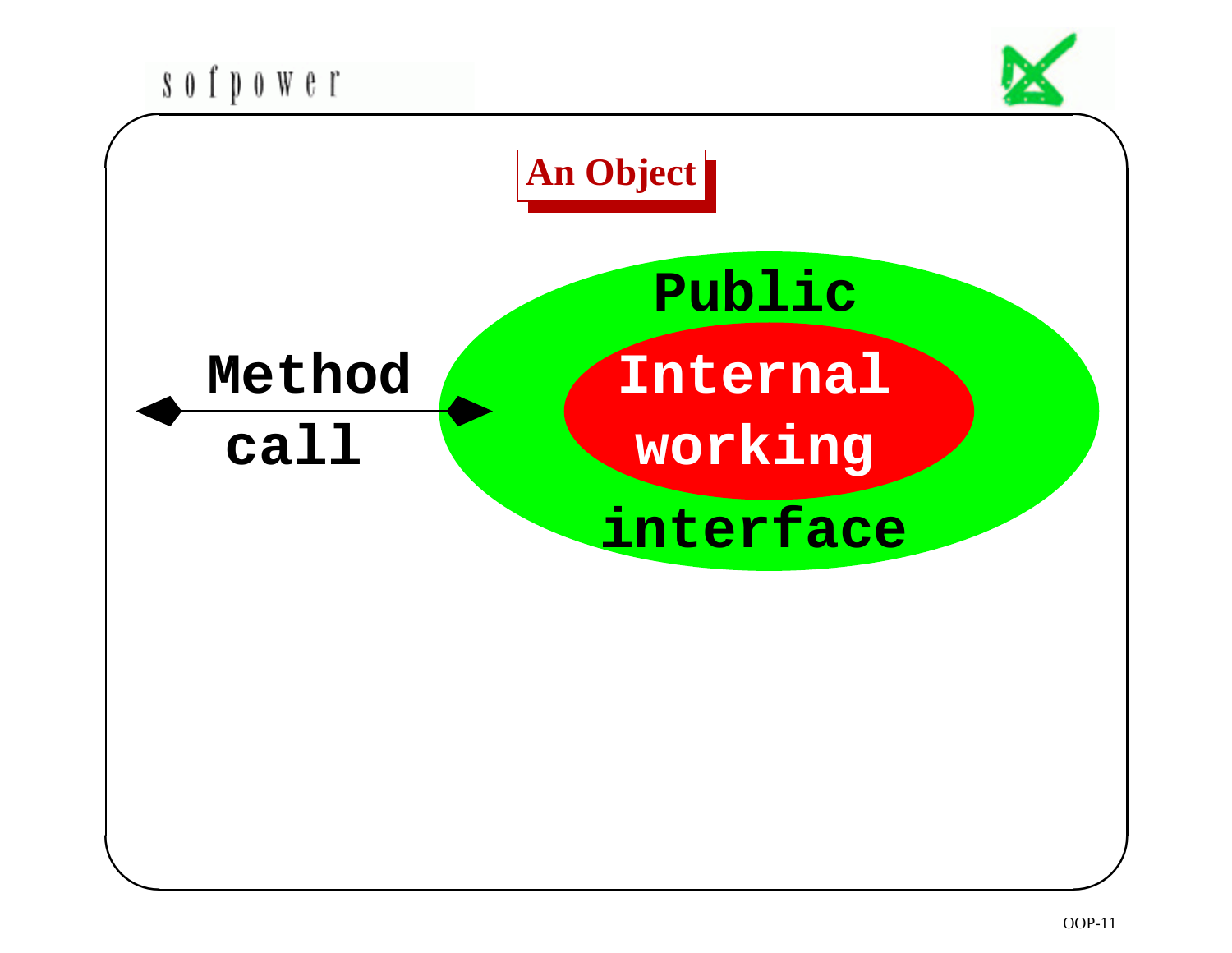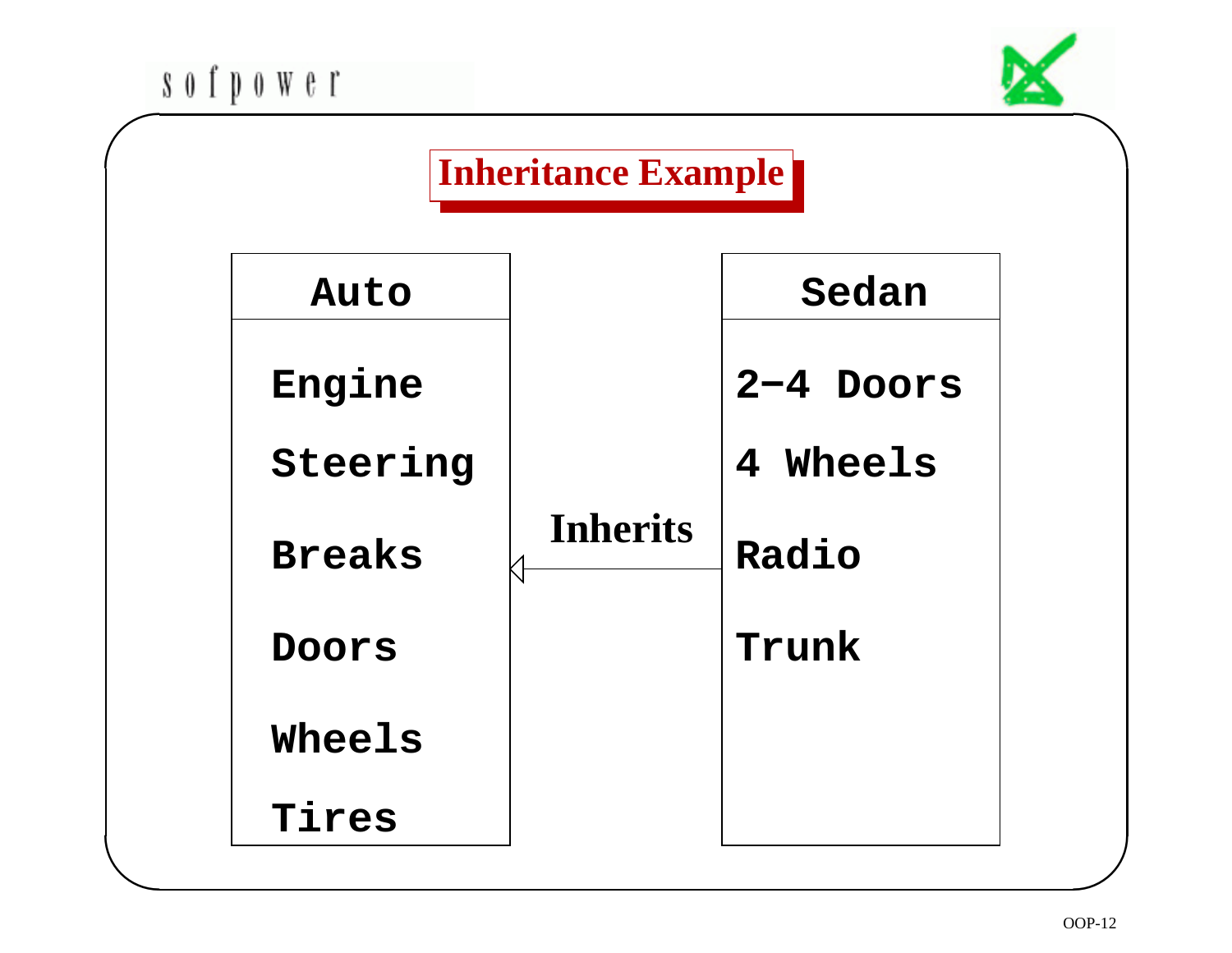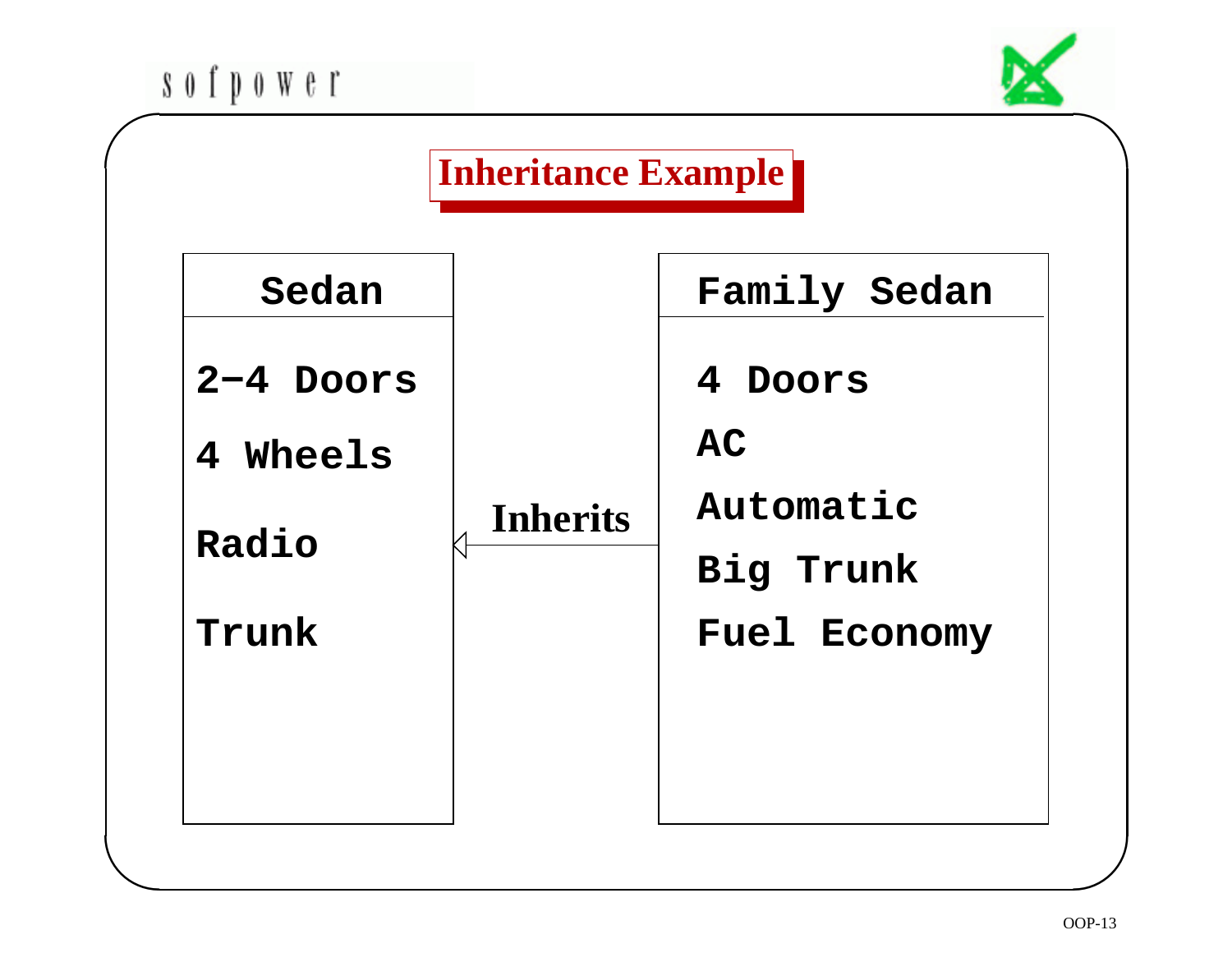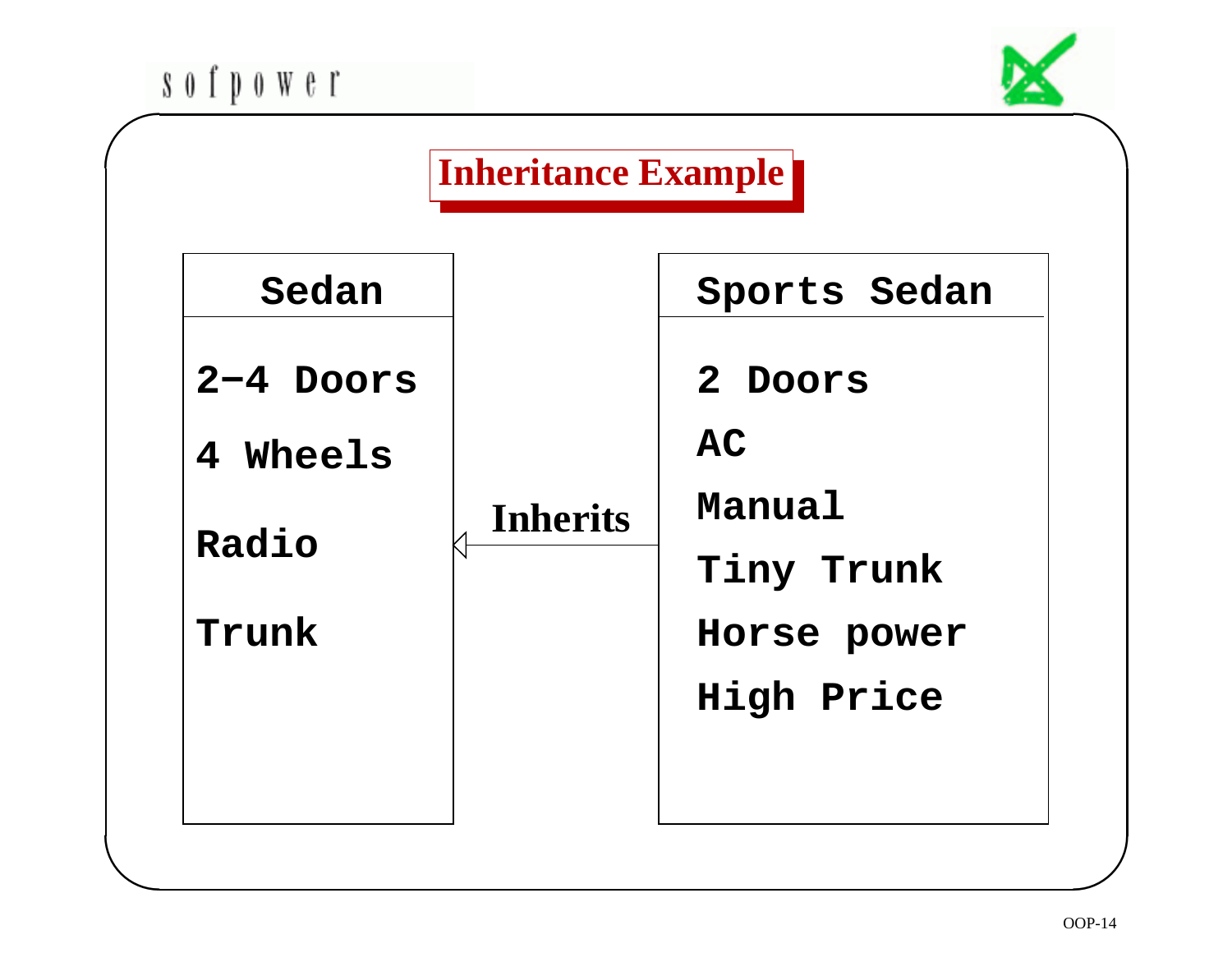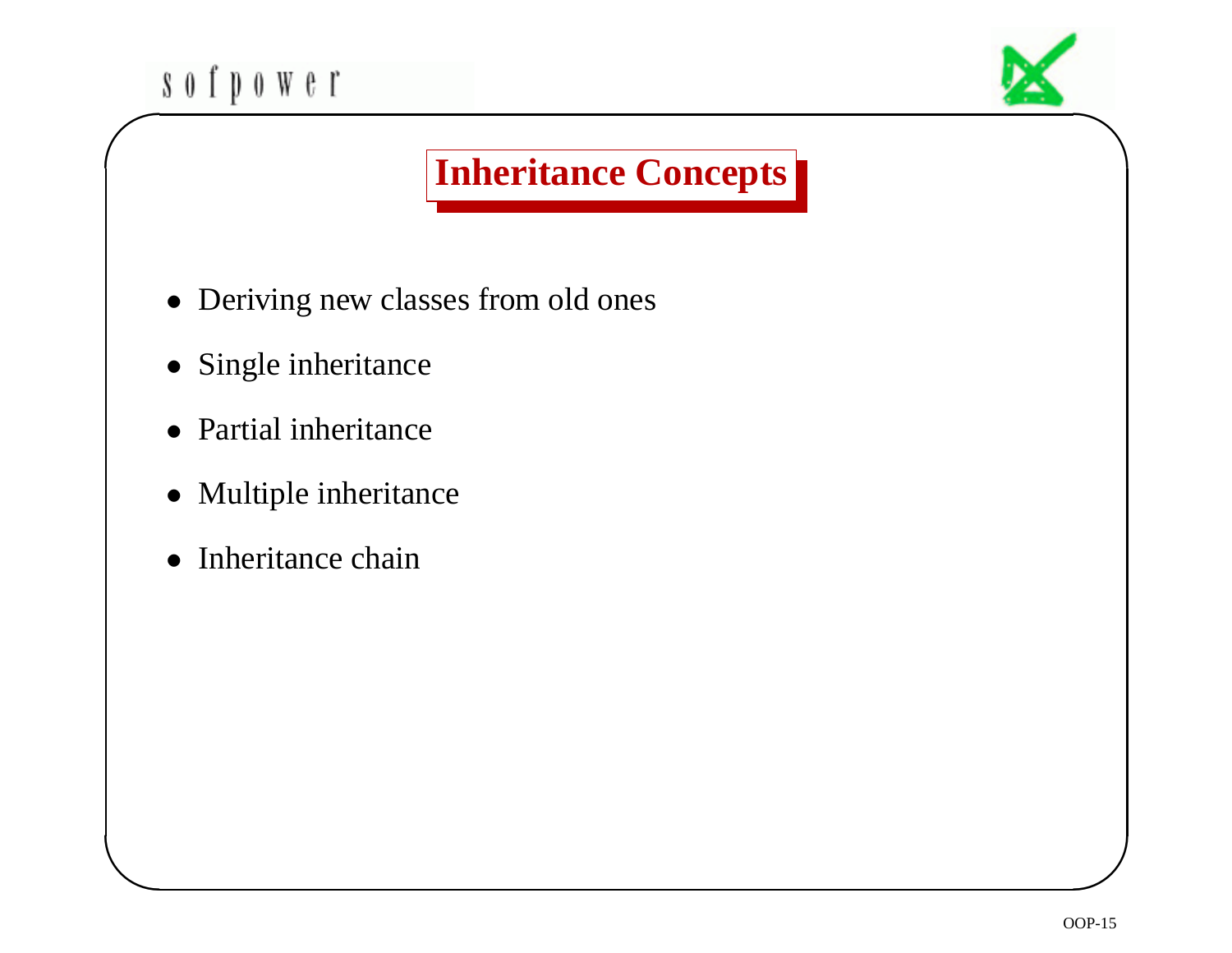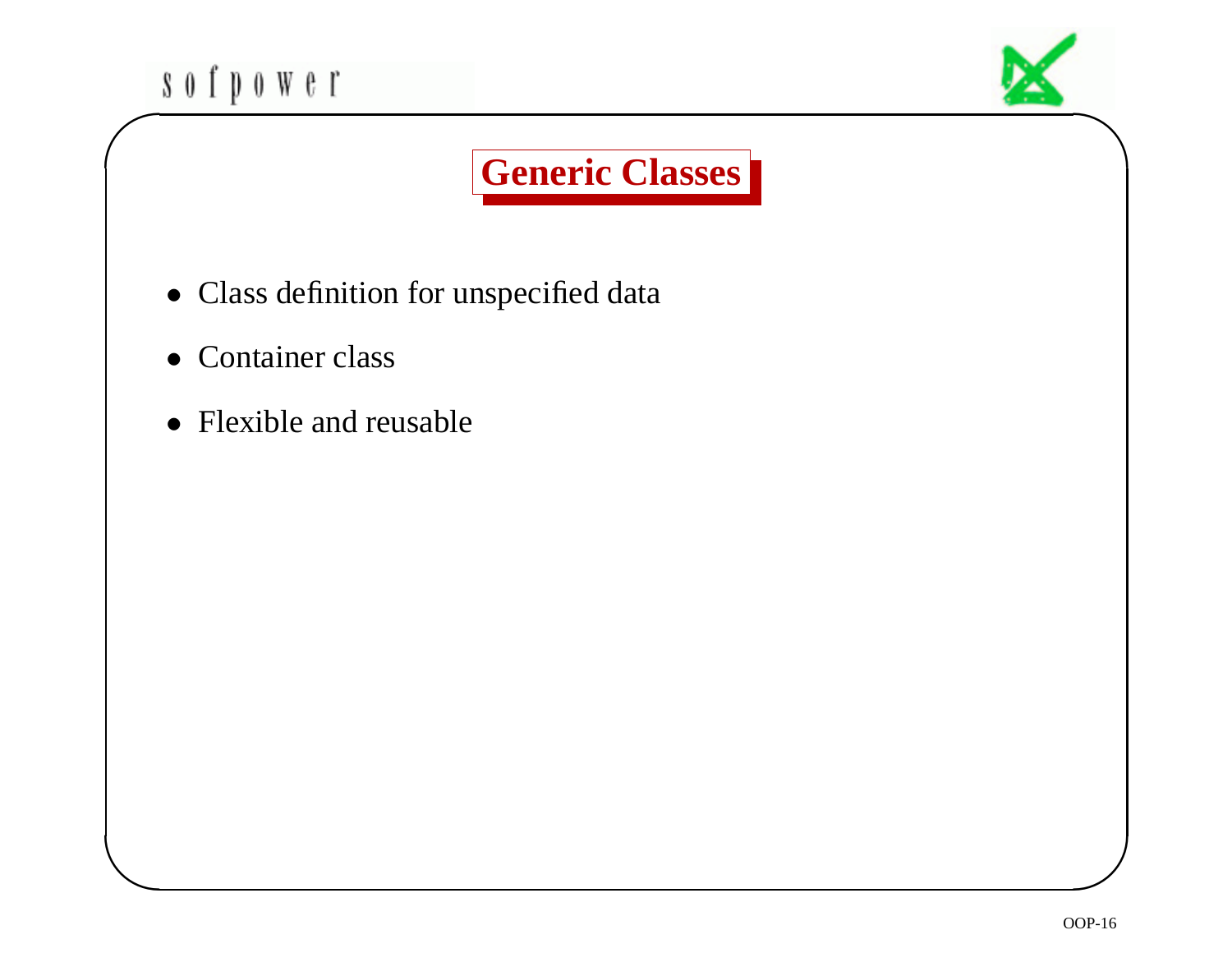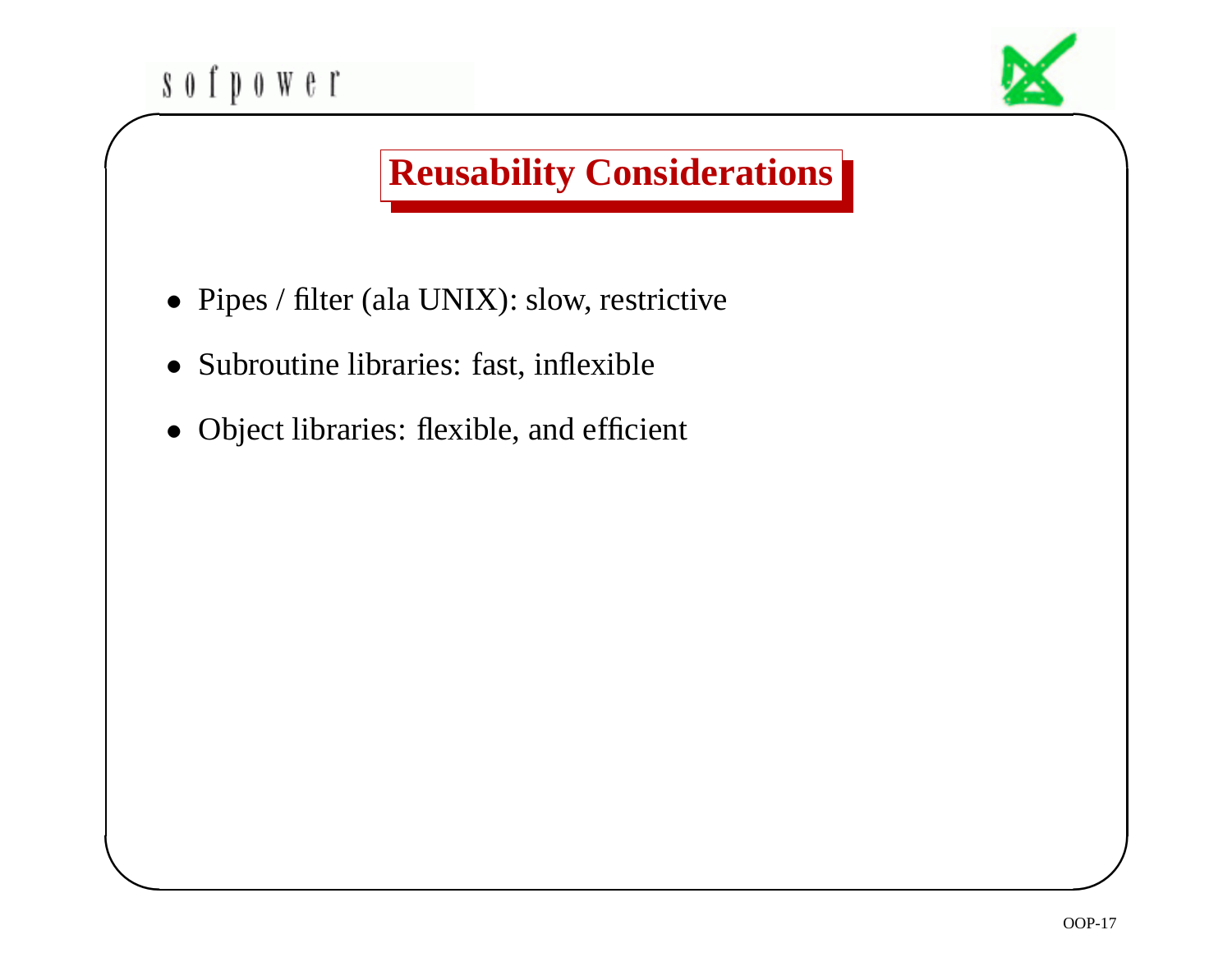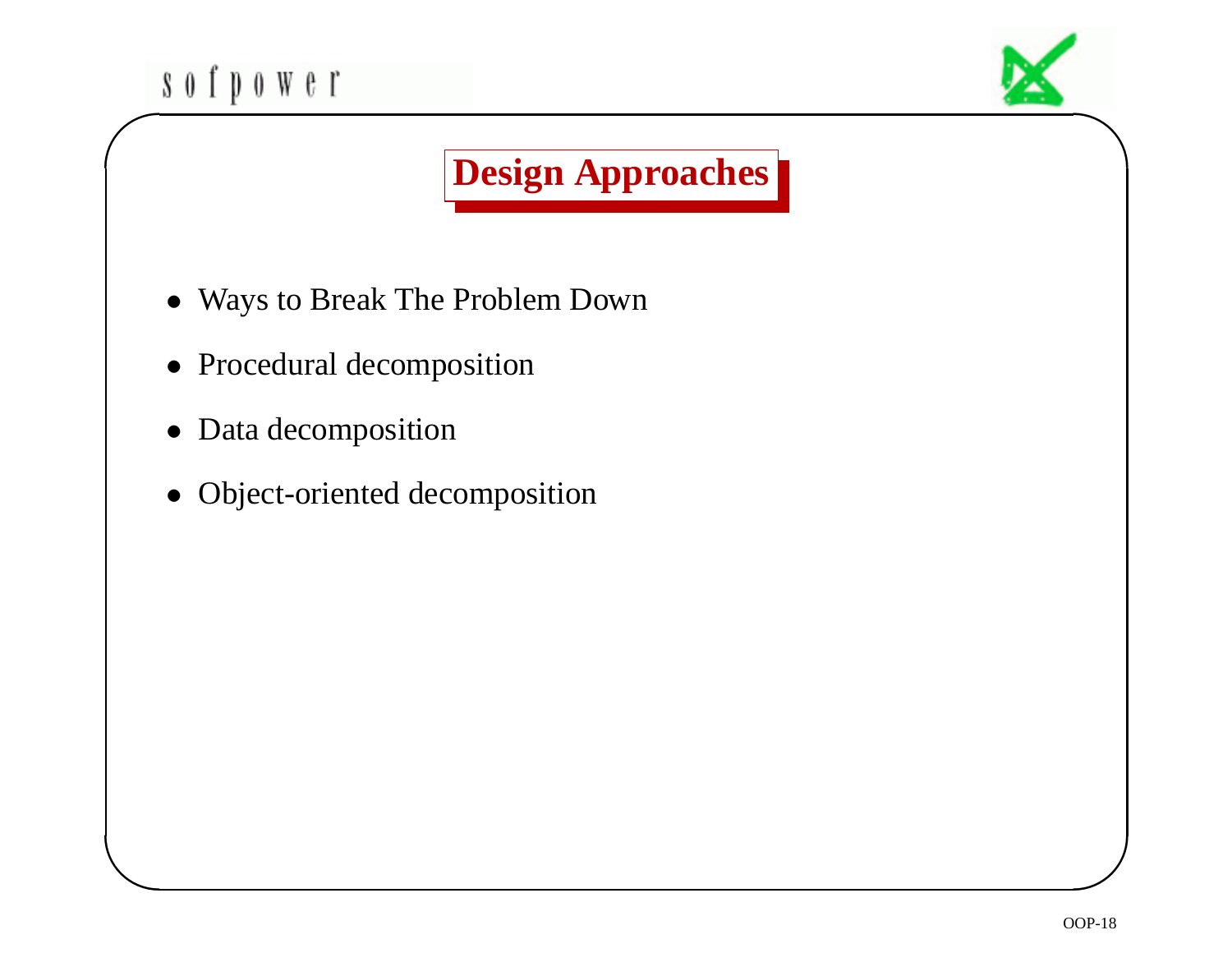## sofpower  $\bigg($

 $\setminus$ 



## **Procedural Decomposition**

- Also known as functional or traditional design
- Decompose the solution into major steps
- Decompose each major step further
- Decomposition procedural-oriented

 $\mathcal{S}$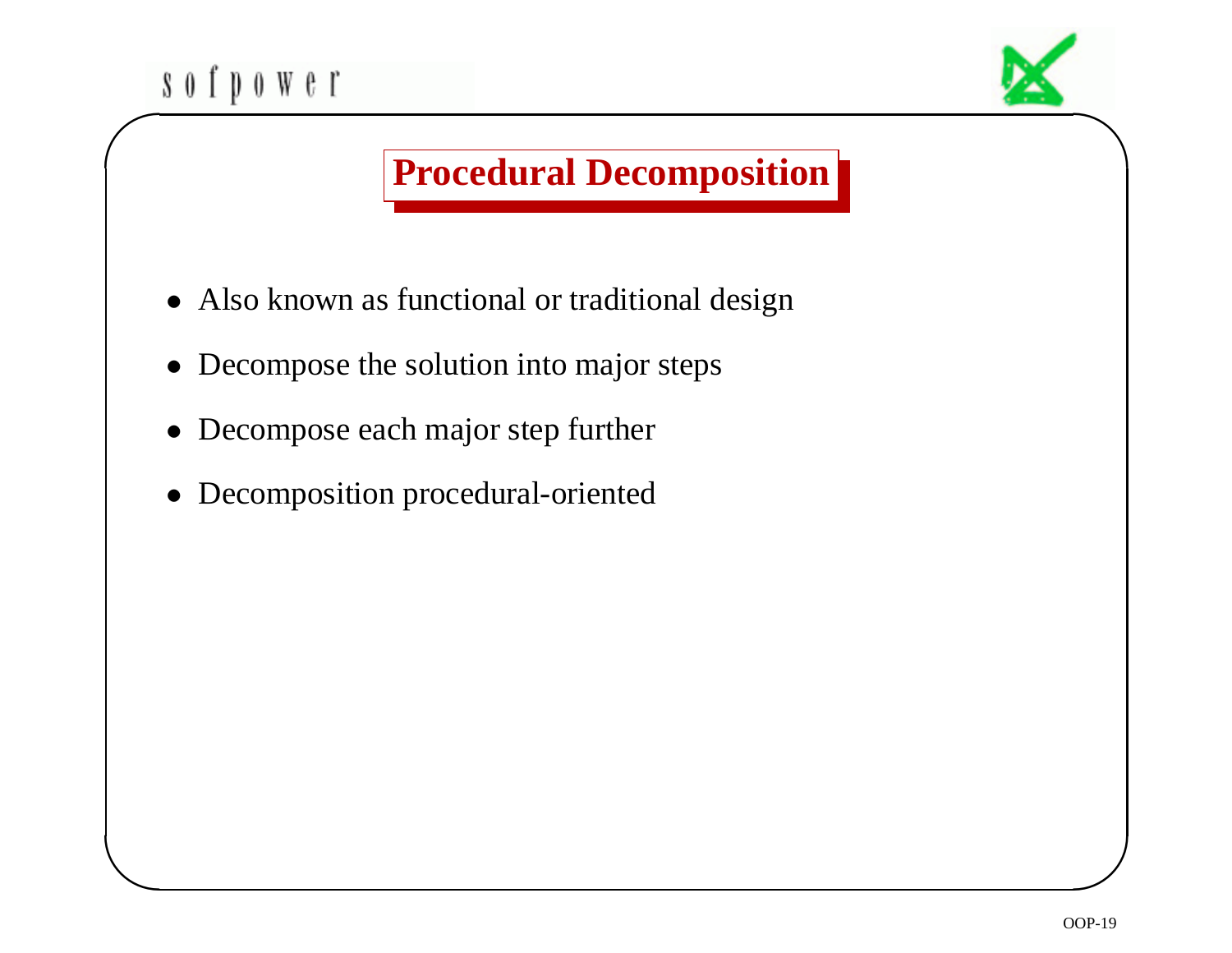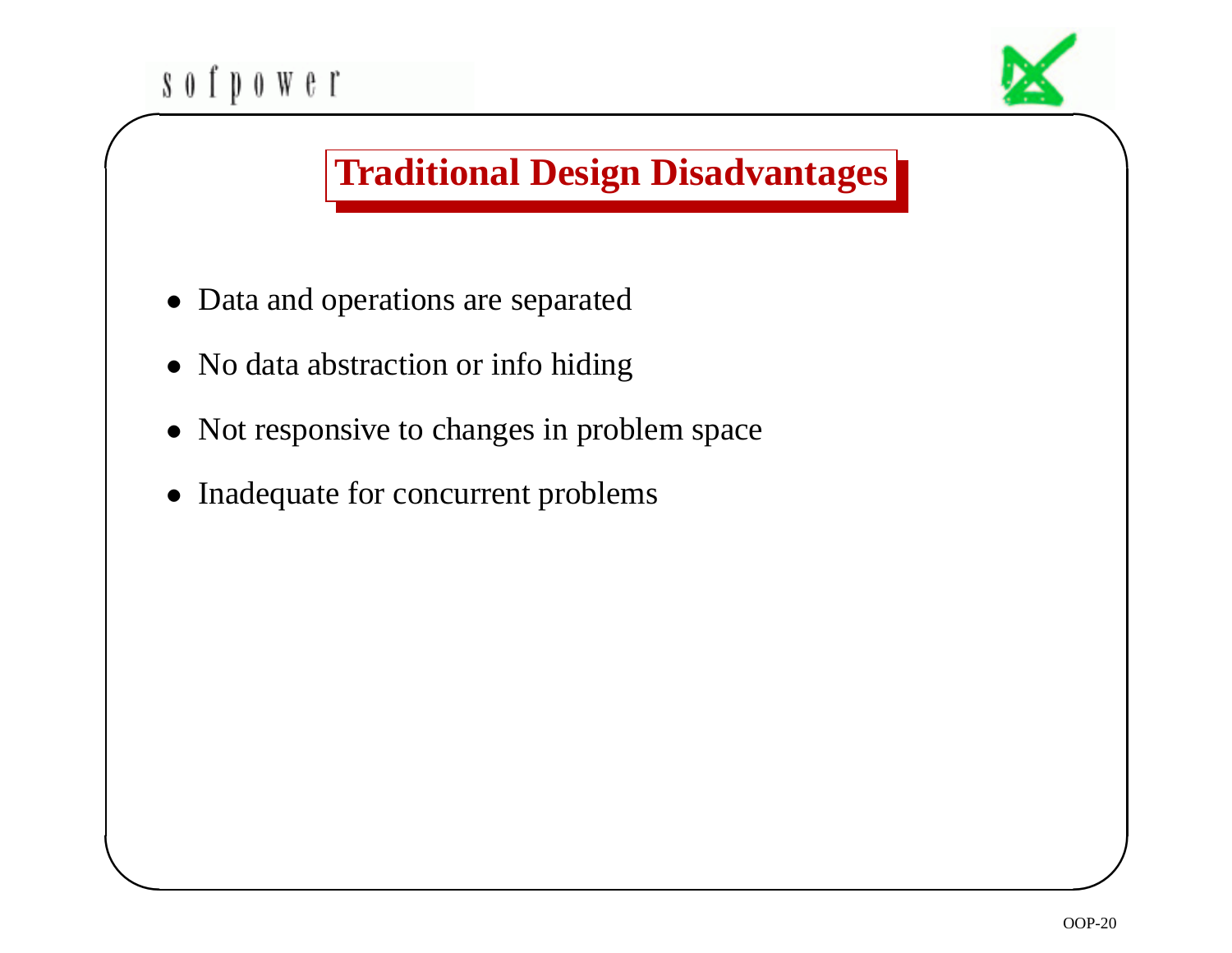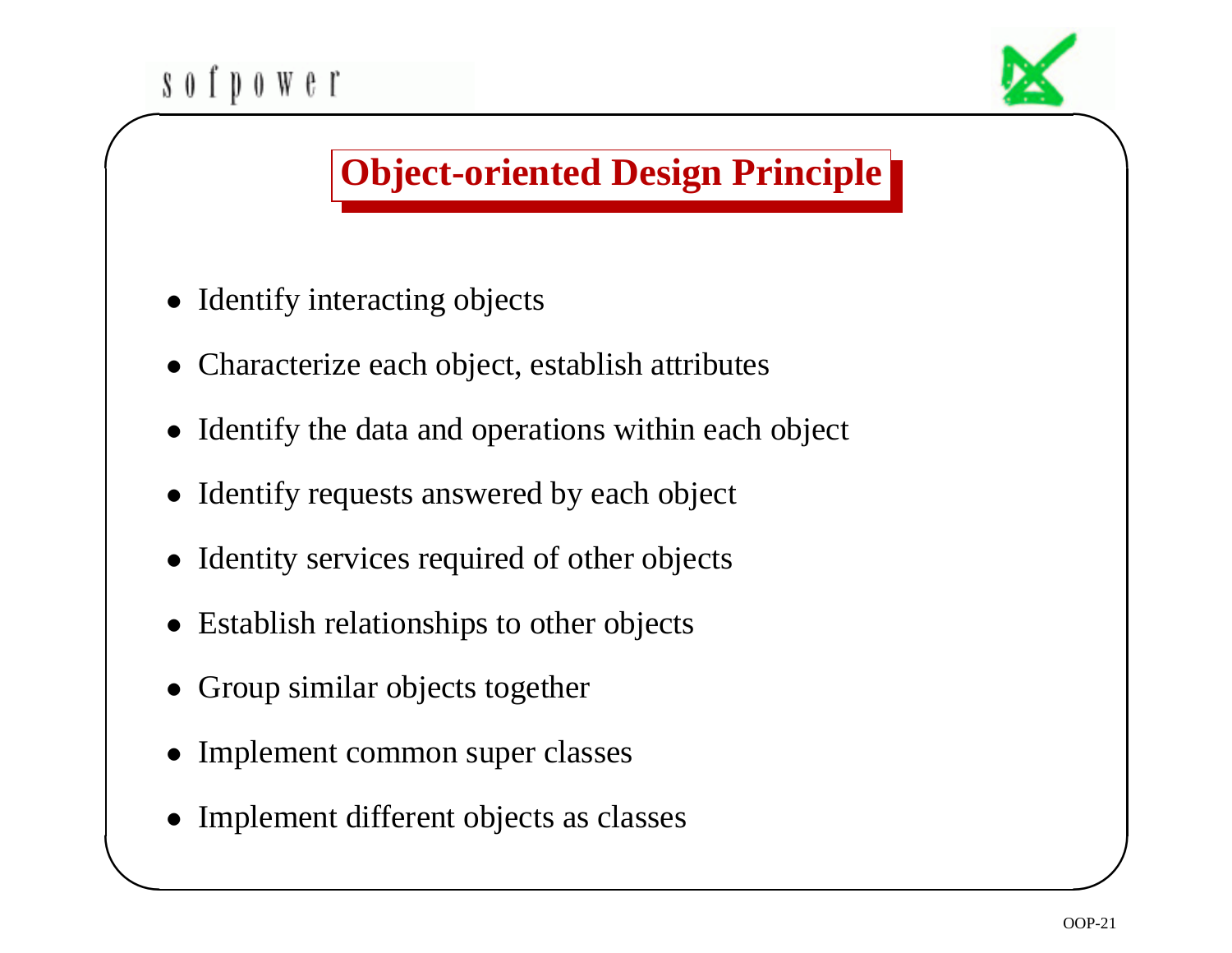